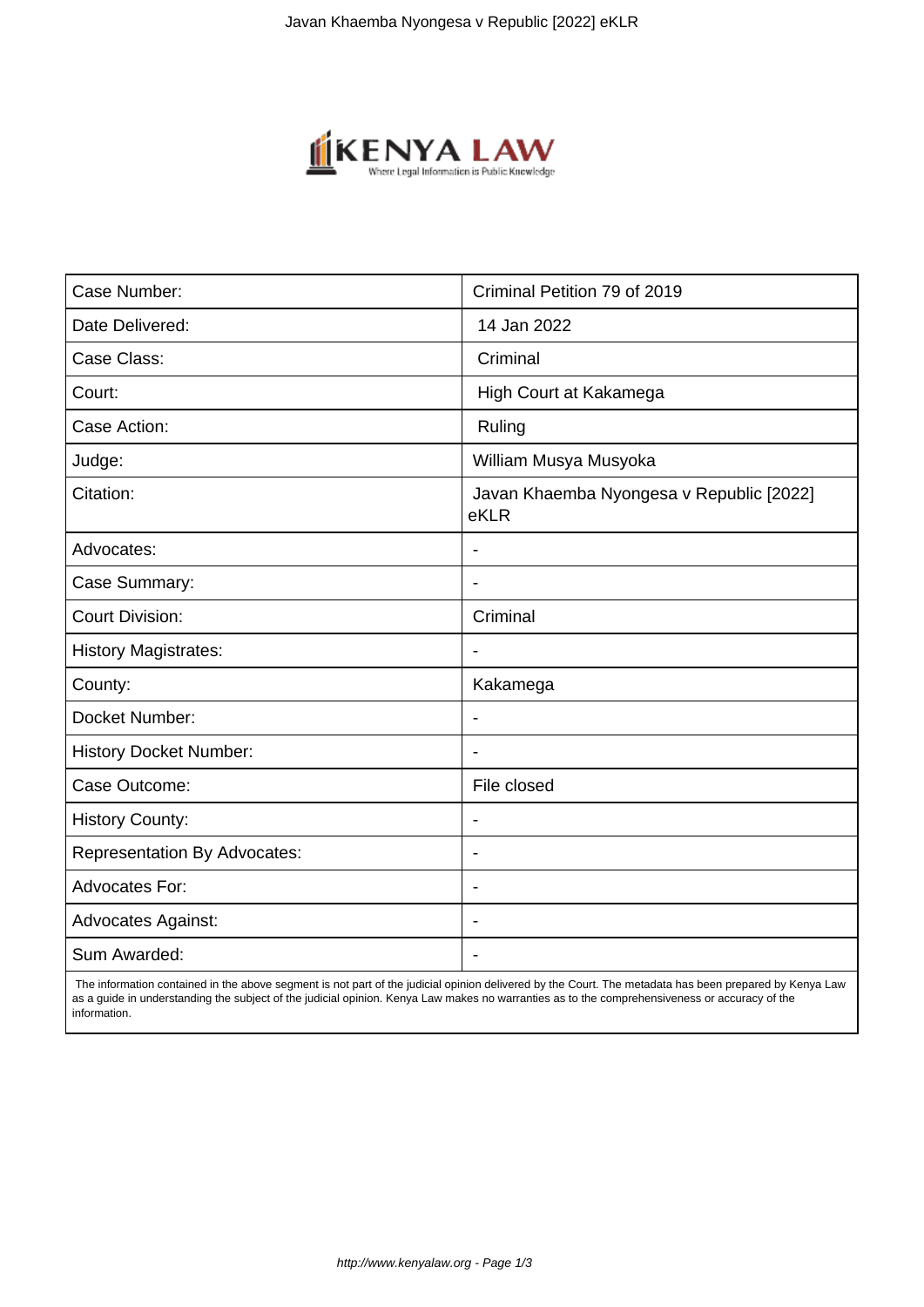# **REPUBLIC OF KENYA**

## **IN THE HIGH COURT OF KENYA AT KAKAMEGA**

#### **CRIMINAL PETITION NO. 79 OF 2019**

**JAVAN KHAEMBA NYONGESA.....................................................................................APPLICANT VERSUS REPUBLIC........................................................................................................................................RESPONDENT**

### **RULING**

1. This matter was placed before me for the purpose of giving directions, in view of the recent decision by the Supreme Court in *Francis Karioko Muruatetu & another vs. Republic; Katiba Institute & 5 others* (*Amicus Curiae* [2021] (Koome CJ&P, Mwilu DCJ&VP, Ibrahim, Wanjala, Ndung'u & Lenaola SSJJ), with respect to mandatory sentences, where it was clarified that the decision, in *Francis Karioko Muruatetu & another vs. Republic* [2017] eKLR (Maraga CJ&P, Mwilu DCJ&VP, Ojwang, Wanjala, Njoki and Lenaola SCJJ), had arisen from proceedings relating to murder, under section 204 of the Penal Code, Cap 63, Laws of Kenya, and the position stated in the said decision was intended to apply only to mandatory sentences with respect to murder cases.

2. The application herein, undated, was filed herein on 26<sup>th</sup> October 2019, is principally founded on the decision, in *Francis Karioko Muruatetu & another vs. Republic* [2017] eKLR (Maraga CJ&P, Mwilu DCJ&VP, Ojwang, Wanjala, Njoki and Lenaola SCJJ), for the applicant seeks review of his sentence, where he had been convicted of robbery with violence, contrary to section 296(2) of the Penal Code, in Kakamega CMCCRC No. 1938 of 2011, and was sentenced to death. He filed appeals at the High Court and Court of Appeal, being Kakamega HCCRA No. 260 of 2012 and Kisumu CACRA No. 73 of 2015, and both were dismissed. He, thereafter, brought an application similar to the instant one, in Kakamega HCCR Petition No. 16 of 2018, where his sentence of death was substituted with fifteen years' imprisonment, on the basis of *Francis Karioko Muruatetu & another vs. Republic* [2017] eKLR (Maraga CJ&P, Mwilu DCJ&VP, Ojwang, Wanjala, Njoki and Lenaola SCJJ). He is essentially seeking a second review under *Francis Karioko Muruatetu & another vs. Republic* [2017] eKLR (Maraga CJ&P, Mwilu DCJ&VP, Ojwang, Wanjala, Njoki and Lenaola SCJJ).

3. The offence, the subject of the instant proceedings, is not murder, but robbery with violence, as defined in Section 296(2) of the Penal Code, the decision in *Francis Karioko Muruatetu & another vs. Republic* [2017] eKLR (Maraga CJ&P, Mwilu DCJ&VP, Ojwang, Wanjala, Njoki and Lenaola SCJJ), therefore, does not apply to it. As a consequence, the High Court has no jurisdiction to review the sentence that was imposed by the trial court, in view of the directions given in *Francis Karioko Muruatetu & another vs. Republic; Katiba Institute & 5 others* (*Amicus Curiae* [2021] (Koome CJ&P, Mwilu DCJ&VP, Ibrahim, Wanjala, Ndung'u & Lenaola SSJJ). The application is incompetent.

4. In any case, the applicant has already benefitted from *Francis Karioko Muruatetu & another vs. Republic* [2017] eKLR (Maraga CJ&P, Mwilu DCJ&VP, Ojwang, Wanjala, Njoki and Lenaola SCJJ), before it was clarified in *Francis Karioko Muruatetu & another vs. Republic; Katiba Institute & 5 others* (*Amicus Curiae* [2021] (Koome CJ&P, Mwilu DCJ&VP, Ibrahim, Wanjala, Ndung'u & Lenaola SSJJ), that it did not apply to robbery with violence. He should count himself lucky that *Francis Karioko Muruatetu & another vs. Republic; Katiba Institute & 5 others* (*Amicus Curiae* [2021] (Koome CJ&P, Mwilu DCJ&VP, Ibrahim, Wanjala, Ndung'u & Lenaola SSJJ) came after his sentence had been reviewed, for the High Court exercised a jurisdiction that it did not have, according to *Francis Karioko Muruatetu & another vs. Republic; Katiba Institute & 5 others* (*Amicus Curiae* [2021] (Koome CJ&P, Mwilu DCJ&VP, Ibrahim, Wanjala, Ndung'u & Lenaola SSJJ). The file herein is to be closed.

5. The Deputy Registrar shall cause copies of this ruling to be availed to the petitioner and the office of Director of Public Prosecutions, Kakamega.

# **PREPARED, DATED AND SIGNED AT KAKAMEGA THIS 14TH DAY OF JANUARY, 2022**

**W MUSYOKA**